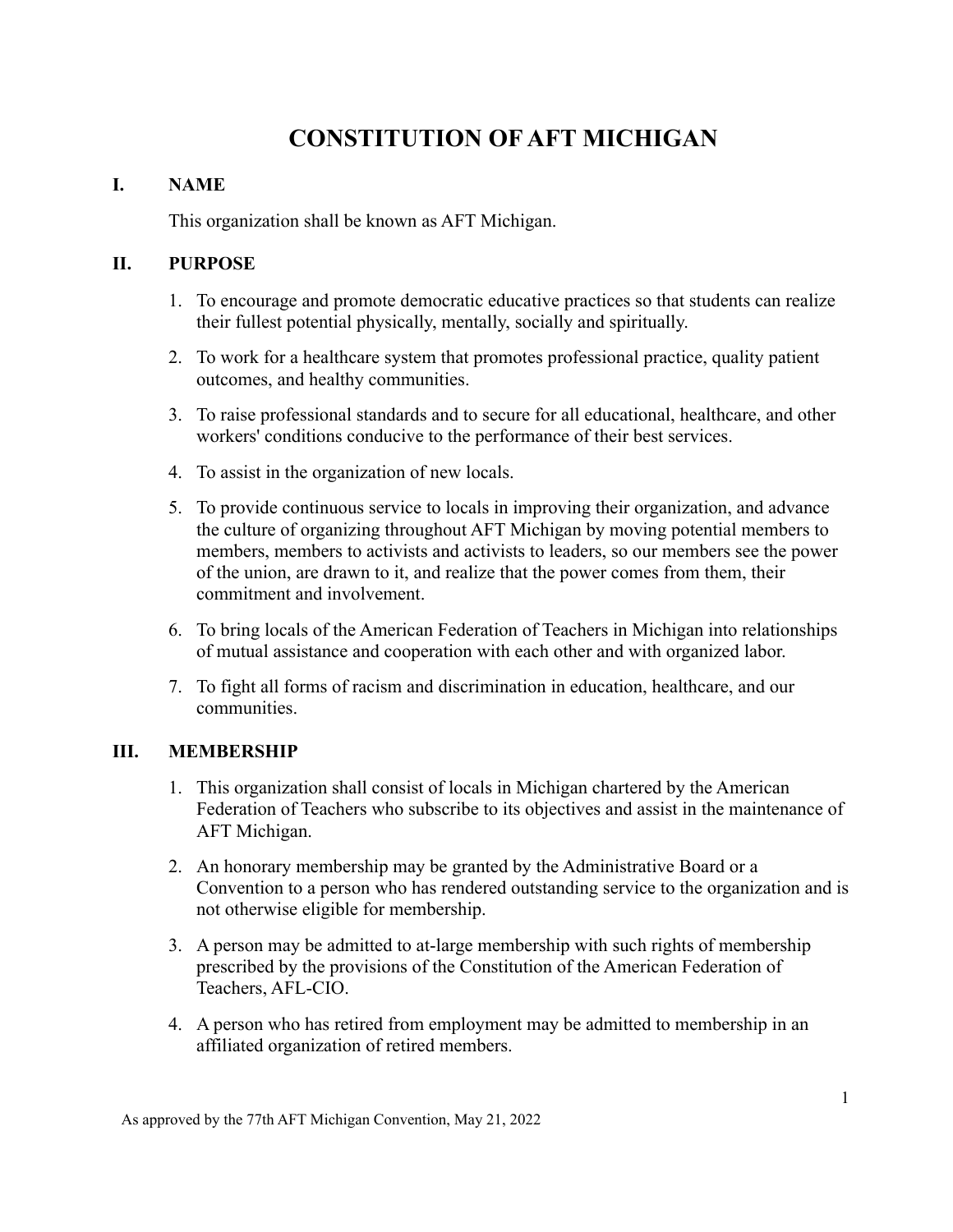5. There shall be no discrimination in this organization or its affiliates towards individual members or applicants for membership because of race, creed, sex, sexual orientation, gender identity and expression, social, political or economic status, or national origin.

### **IV. GOVERNANCE**

#### **A. Officers**

- 1. The officers of AFT Michigan shall be
	- a. President;
	- b. Secretary-Treasurer;
	- c. Twenty-one Vice-Presidents.
- 2. Officers shall serve terms of two years.
- 3. The President and Secretary-Treasurer shall run as, and be elected in, tandem.
- 4. Terms shall commence on the first day of July immediately following the convention at which the officers are elected and shall conclude on June 30, two years following.

#### **B. Vice Presidents**

- 1. One Vice-President shall be a member or representative from a local which is a bargaining agent for tenure-track faculty or academic staff employed by an institution of higher education.
- 2. One Vice-President shall be a member or representative from a local which is a bargaining agent for paraprofessionals and/or school-related personnel.
- 3. One Vice-President shall be from a local outside the tri-county area of Oakland, Macomb, and Wayne Counties.
- 4. One Vice-President shall be a retired member of an AFT Michigan local.
- 5. One Vice-President shall be a member or representative from a local which is a bargaining agent for graduate employees.
- 6. One Vice-President shall be a member or representative from a local which is a bargaining agent for nontenure-track faculty.
- 7. One Vice-President shall be a member or representative from a local which is a bargaining agent for employees of an Intermediate School District or Regional Educational Service District.
- 8. One Vice-President shall be a member or representative from a local which is a bargaining agent for PreK-12 Teachers.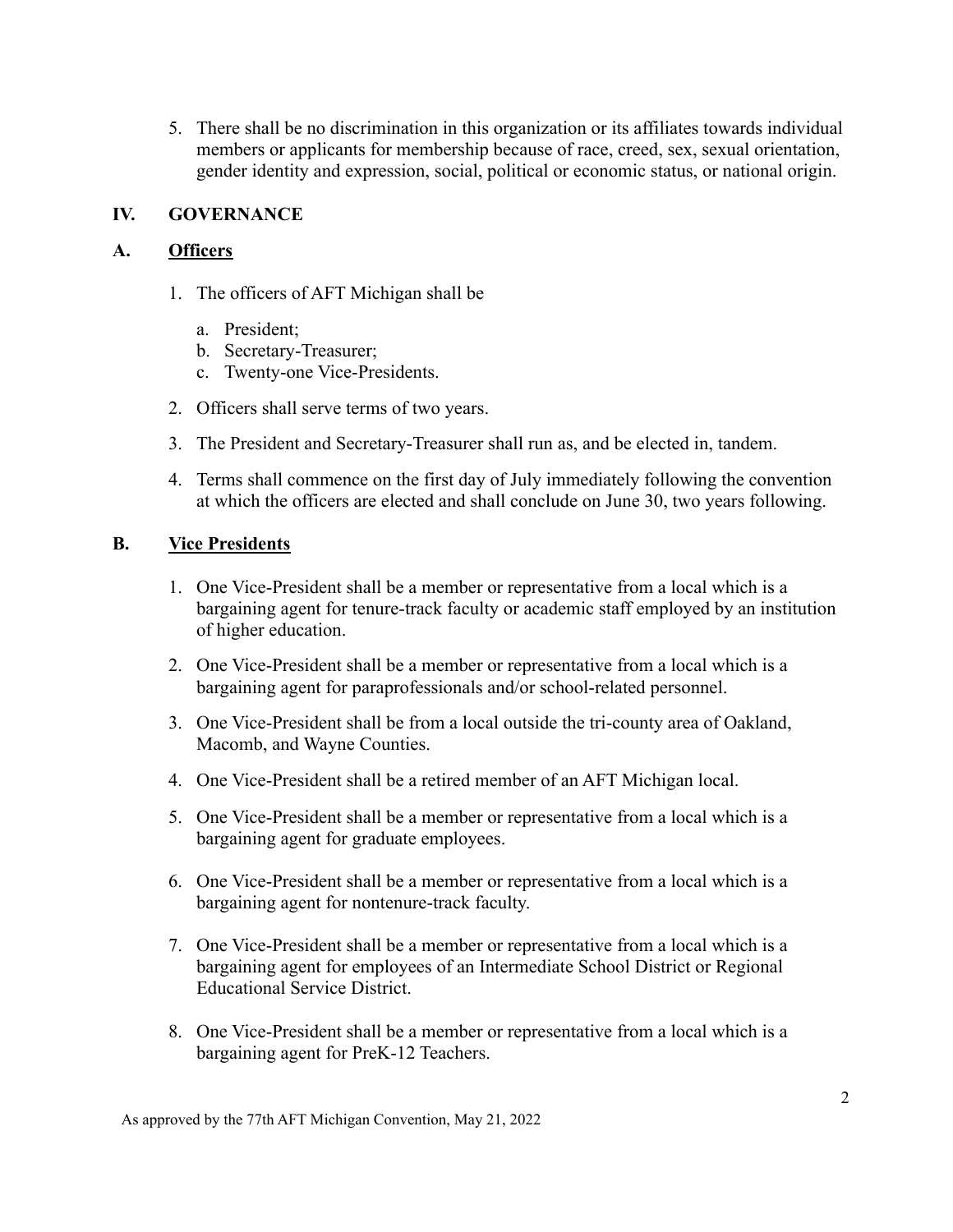- 9. One Vice-President shall be a member or representative from a local which is a bargaining agent for healthcare workers.
- 10. In addition, the Vice-President(s) of the American Federation of Teachers from the State of Michigan shall be member(s) of the Administrative Board.

## **C. Administrative Board**

- 1. Membership: The executive officers shall carry out the policies of AFT Michigan and shall constitute the Administrative Board of this organization.
- 2. Vacancies: Should any officer resign, die, or be otherwise permanently unable to perform his or her duties, the Administrative Board shall fill the position from among the membership of locals affiliated with AFT Michigan. The person appointed shall serve the remainder of the term.
- 3. General:
	- a. The Administrative Board shall carry on the business of this organization between conventions.
	- b. The Administrative Board meetings will be held bi-monthly, and by the call of the President or a majority of Board members.
	- c. The President shall, with the consent of the Administrative Board, make all appointments to committees and representative positions in other organizations except in instances where time will not permit.
	- d. Any local may designate a member of the local who may attend any meeting of the Administrative Board with the right to voice but without vote. Notices, agendas, and minutes of regularly scheduled Administrative Board meetings shall be sent to members of the Administrative Board and all presidents of affiliated locals at least five (5) days in advance of such meetings.
	- e. An officer who fails to attend two (2) regular meetings of the Administrative Board without reasonable excuse, or fails to attend four (4) regular meetings with or without a reasonable excuse during any one year within the term of office, forfeits the office.
	- f. The Administrative Board shall have complete control over the employment and discharge of personnel. This power is not subject to review or approval of the Convention.
	- g. The Administrative Board shall approve dispersal of all funds.
	- h. The Administrative Board shall continuously direct its efforts to further the legislative and organizational program of AFT Michigan.

# **D. Duties of Officers**

- 1. The President shall:
	- a. Preside at all meetings of the organization and act as Executive Officer thereof.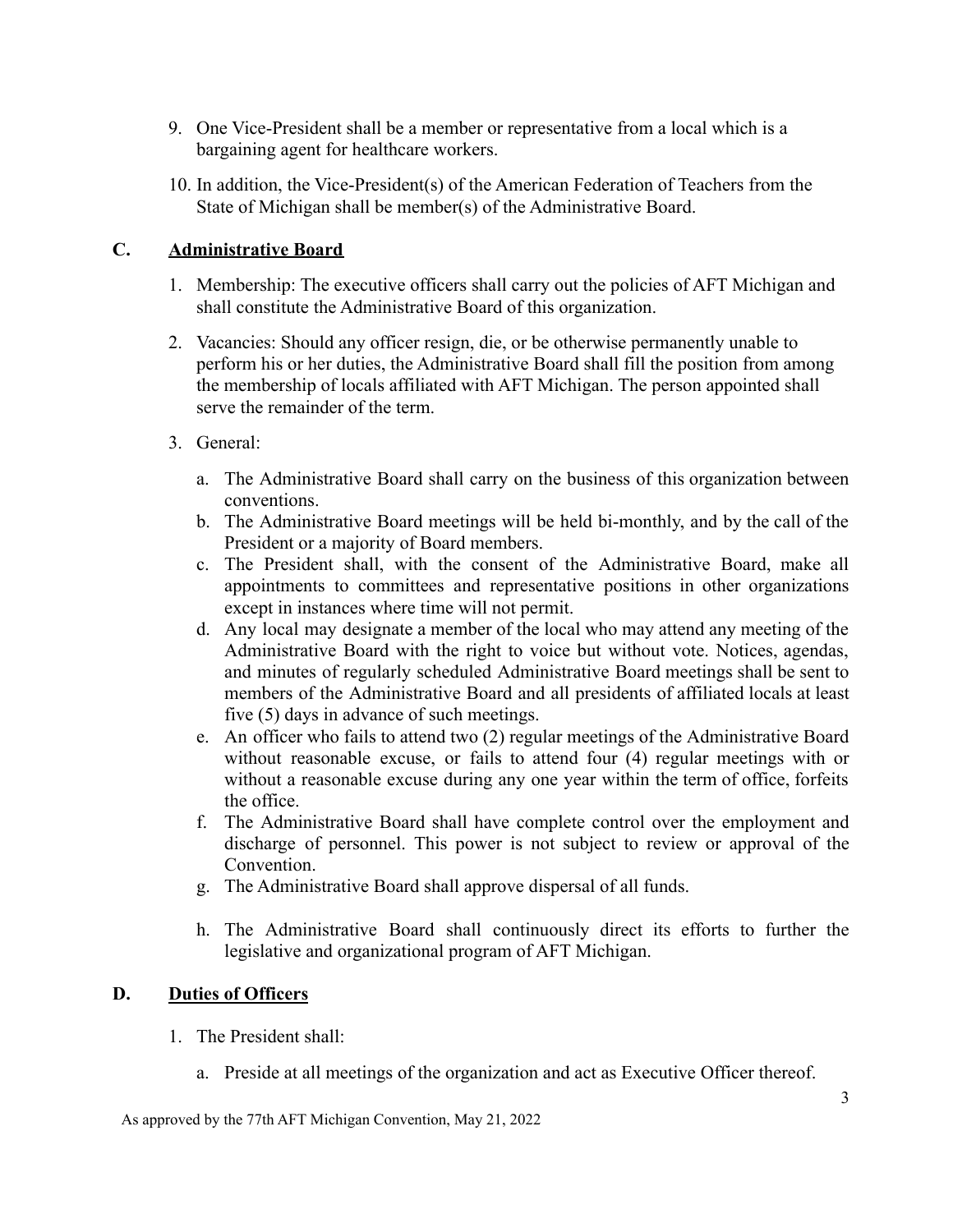- b. Set the dates for regular and special meetings of the Administrative Board.
- c. Appoint chairpersons and members of standing and special committees with the advice and consent of the Administrative Board, and replace, with the advice and consent of the Administrative Board, committee chairpersons or committee members for good cause.
- d. Appoint persons to represent AFT Michigan on governmental boards and commissions and affiliate bodies with advice and consent of the Administrative Board.
- e. Be ex-officio member of all AFT Michigan committees.
- f. Represent or appoint representatives as delegates to affiliate labor bodies.
- g. Assure provision of an independent audit at the close of each fiscal year.
- h. Perform such other duties as may be necessary for the good of the organization.
- 2. The Secretary-Treasurer shall:
	- a. Serve as the number two officer of the State Federation, second to the President.
	- b. Represent AFT Michigan as needed, and perform such duties as may be necessary for the good of the organization.
- 3. Vice-Presidents: Each Vice-President will be responsible for the effective operations of a standing committee.

#### **V. AFFILIATED LOCAL UNIONS**

- 1. A local's right to service, assistance, representation at AFT Michigan meetings, and/or participation in AFT Michigan conferences or events is dependent upon the local's good standing.
- 2. Good standing shall mean:
	- a. A copy of the current Constitution of the local is on file with AFT Michigan.
	- b. Per capita tax or dues are paid and are not more than three (3) months in arrears.
	- c. The current audit, financial review, or financial statement compilation required by the AFT Constitution is on file with AFT Michigan.
	- d. A current list of officers is on file with AFT Michigan.

## **VI. DUES**

- 1. Affiliated locals pay AFT Michigan dues as a tax based on the total wages earned by each member of the local working under the collective bargaining agreement during the dues year (September to August).
- 2. Locals may calculate dues using one of two systems: a "tiered" system in which members are categorized into groups based on their income, or a "percentage" system in which the local pays a set percentage of the total income of members. Locals must notify AFT Michigan one month before the beginning of a dues year if they wish to change their dues system.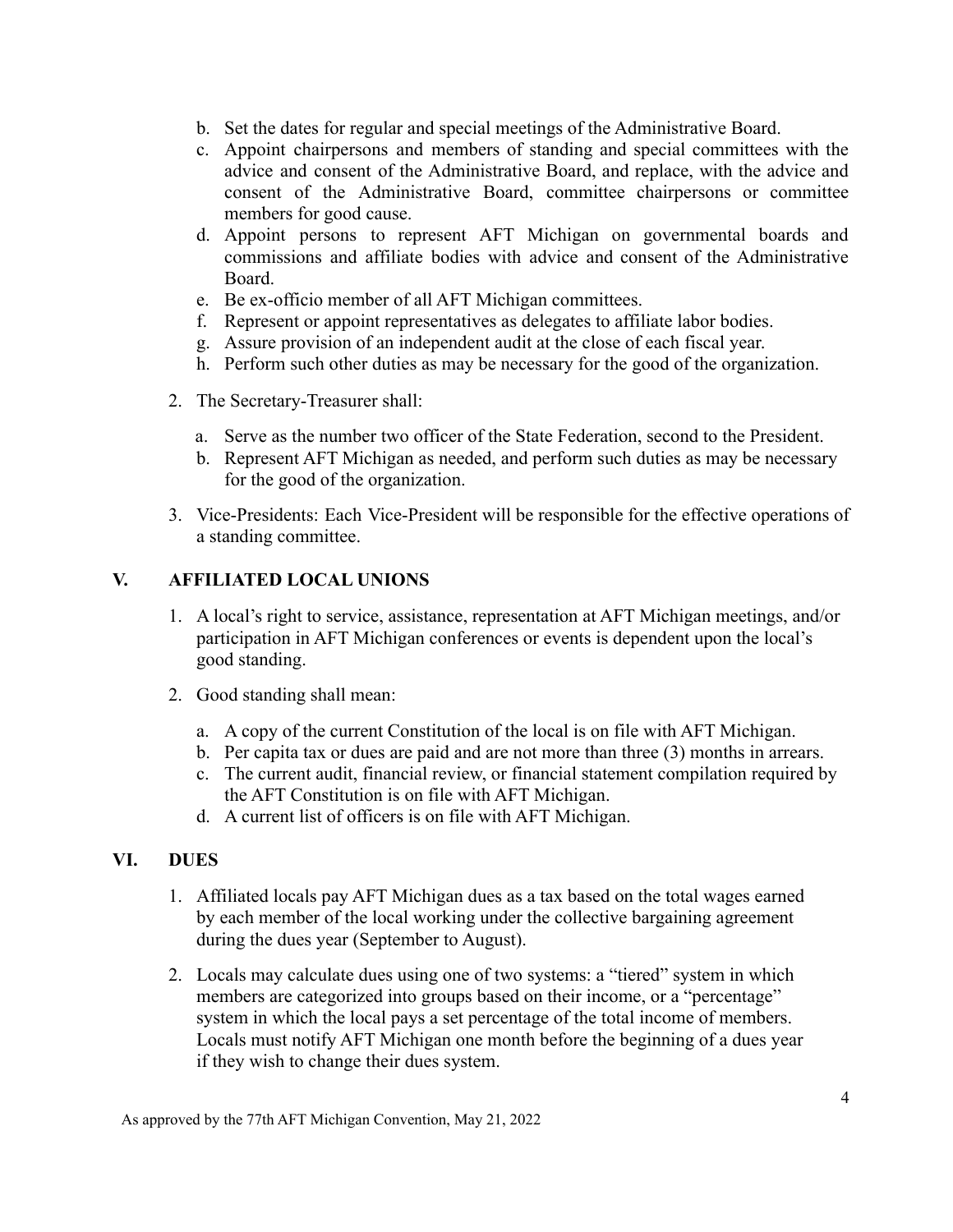- a. Tiered Per Capita System
	- i. As of the 2021-2022 dues year, the full per capita rate is \$235.80 per year (\$19.65 per month). Effective September 1, 2022, the full per capita rate will be \$239.86 per year (\$19.98 per month). Effective September 1, 2023, the full per capita rate will be \$242.16 per year (\$20.18 per month).
	- ii. Income thresholds between per capita categories:
		- 1. PreK-12 locals shall pay the full per capita rate for all members earning equal to or greater than the initial BA step on the teacher salary scale in the school district during the dues year.
		- 2. Non PreK-12 locals shall pay the full per capita rate for all members earning equal to or greater than \$43,016 (as of the 2022-23 dues year).
		- 3. As of the 2022-23 dues year, locals may pay one-half the full rate for members earning between \$17,320 and the threshold for full per capita; one-quarter the full rate for members earning between \$10,517 and \$17,320; and one-eighth the full rate for members earning less than \$10,517.
		- 4. Each year on September 1, the income thresholds between categories shall be increased by a percentage equal to the public sector Employment Cost Index for the previous year published by the U.S. Department of Labor.
	- iii. For full dues payers, ten cents (\$.10) per member per month shall be designated for the Building Fund, and another ten cents (\$.10) per member per month for the Reclaiming the Promise Fund. For one-half, one-quarter, and one-eighth payers, a proportional amount will be designated.
	- iv. Locals may pay \$1 per month for members who are not being paid because they are laid off or on unpaid leave.
- b. Percentage Dues System
	- i. Locals shall pay a tax of 0.4% of the salary and wages earned by members during the dues year.
	- ii. Locals shall work with AFT Michigan to gather payroll records from the employer in order to adequately administer and audit the system.
	- iii. To approximate the proportion designated under the tiered system, 0.5% of dues paid under the percentage system shall be designated for the Building Fund, and another 0.5% of dues paid shall be designated for the Reclaiming the Promise Fund.
- c. Proportionality Between the Tiered and Percentage Systems
	- i. The percentage system was established to approximate the amount paid by locals under the tiered system.
	- ii. The Administrative Board shall work to keep the systems generally in proportion in its recommendations for dues at each Convention.
- 3. The Administrative Board shall determine the dues charged to members-at-large.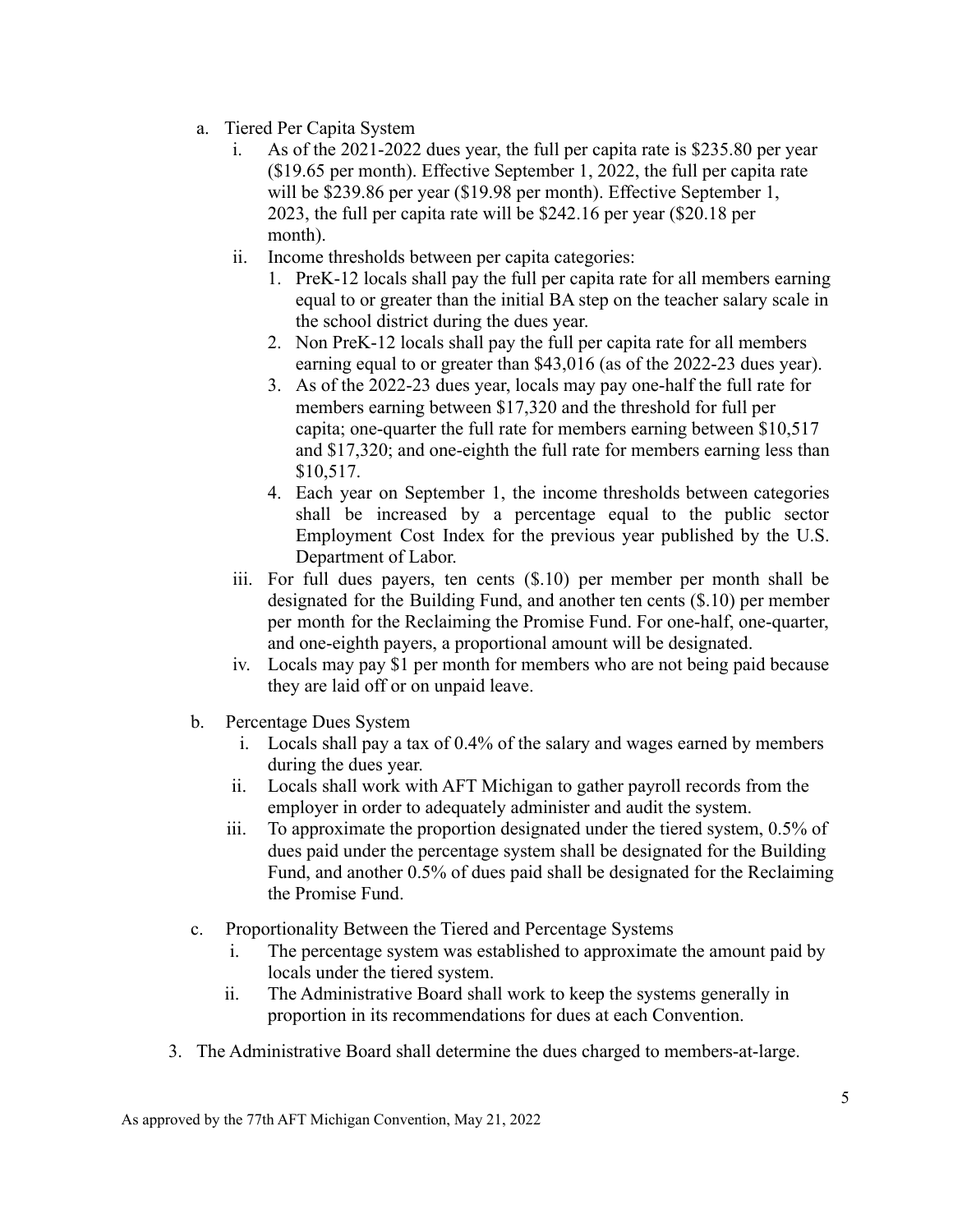- 4. Whenever a new or existing local is jointly affiliated with another union in addition to AFT, the following conditions shall be met:
	- a. All members of the local shall be members of both AFT Michigan and the other affiliate.
	- b. The local shall pay per capita for all members to the Michigan AFL-CIO and local labor council.
	- c. The Administrative Board may approve other conditions as part of a joint affiliation agreement.

#### **VII. THE CONVENTION**

- 1. A convention will be held in 2006 and every other year thereafter.
- 2. The Convention shall open its business meeting no later than the weekend following the third Friday of May. The convention shall continue until all business is completed, but the sessions shall not continue beyond 2:00 p.m. of the following Sunday, unless such motion to extend the session beyond 2:00 p.m. on Sunday, or to continue the convention on another specific day is approved by two-thirds of those delegates present and voting and who represent a quorum. Vote on such a motion shall be by roll call taken prior to the recess on Saturday evening. Locals shall be notified at least sixty (60) days before the date of a convention.
- 3. Delegates and Votes
	- a. Registration of delegates shall begin at least one (1) hour before the time set for the opening of the business session.
	- b. Delegates will be certified upon presentation of proper credentials, signed by the President and a second officer of their local, provided that dues from the local are received no later than twenty-two (22) days prior to the convention except for locals chartered less than four (4) months prior to the convention.
	- c. The basis of representation to a convention shall be two (2) delegates for the first twenty-five (25) members or less of each affiliated local in good standing and one additional delegate for each additional unit of twenty-five (25) members or major fraction thereof.
	- d. For the purpose of this Article, membership shall mean the average number on which the per capita tax has been paid in full for the previous calendar year (January through December).
	- e. Additionally, each chartered organization of retired members shall be entitled to one elected delegate to the convention.
	- f. No local in bad standing at the time of the convention shall be entitled to representation.
	- g. In the case of locals which have been chartered during the year preceding the convention, delegate strength shall be computed by totaling the monthly membership counts and dividing by twelve (12).
	- h. An AFT Michigan officer or past president shall be entitled to one vote, if the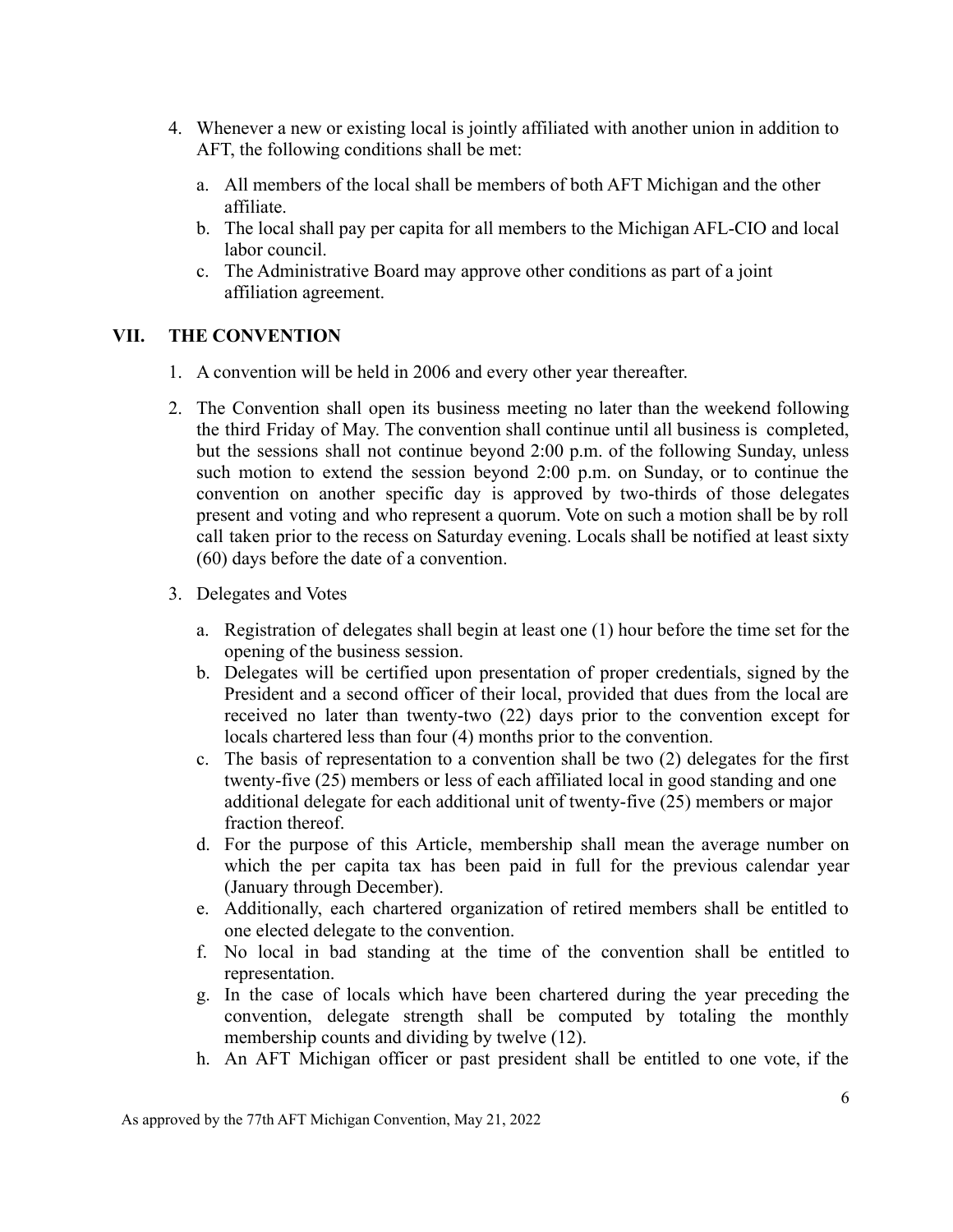officer or past president is not a delegate from a local.

- 4. Except for roll call votes, decisions of a convention shall be by a majority of the votes cast by delegates seated officially. For roll call votes each local is entitled to the number of votes at a convention equal to the number of delegates allowed it.
- 5. Roll call votes shall not be ordered unless supported by twenty percent (20%) of the delegates present.
- 6. There will be no secret ballots except for election of officers.
- 7. A convention shall have a quorum when there are present at least one delegate from 30% of the locals affiliated with AFT Michigan that are in good standing on the day the convention is convened.
- 8. Nominations or credentials of delegates who are to serve on convention committees must be received by the Administrative Board twenty-two (22) days prior to the opening of the convention.
- 9. Committees:
	- a. Resolutions, Nominations and Elections, Credentials, and such other committees as are deemed necessary shall be appointed by the President with the advice and consent of the Administrative Board. Members of standing committees may be appointed to corresponding convention committees in order to coordinate the work of the convention and standing committees provided that such members who are not delegates to the convention shall not constitute more than thirty percent (30%) of the full membership of any convention committee. To the extent practical, chairpersons of each committee will be selected based on the suggestion of selection of the corresponding committee at the previous convention. No local shall have more than one-third (1/3) the voting strength of the committee membership.
	- b. Convention committees, unless a meeting is not necessary, will hold their first meeting preceding the opening of the convention at a time and date set by the chairperson of the committee. Additional meetings may be held as determined by the committee membership or called by the chairperson.
- 10. Resolutions:

All resolutions shall bear the name of the introducing local (signed by an officer) or delegate (signed and including name or number of local) and shall be received by AFT Michigan at least twenty-two (22) days prior to the opening of the convention. Convention committees may introduce resolutions. A convention committee may introduce resolutions at any time.

11. Special conventions shall be called by the Administrative Board, by the President, or by written requests of one or more locals representing at least fifteen percent (15%) of the members, with at least two (2) weeks' notice to all locals.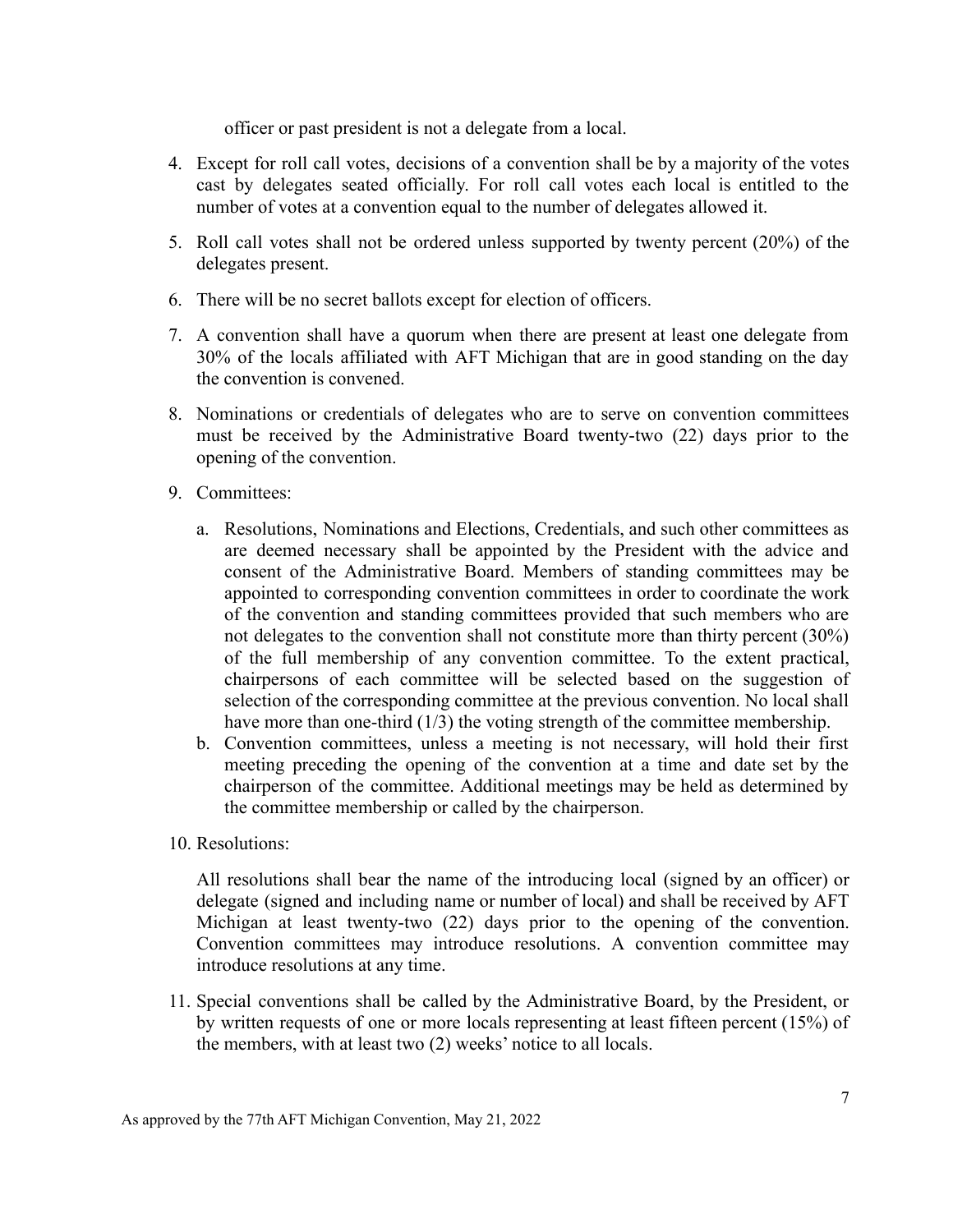### **VIII. ELECTIONS**

- 1. The election and nominations procedure of this Article and By-Laws are to insure equal opportunity for nomination and assurance of election of a racially integrated Administrative Board.
- 2. The ballot for Vice-President Candidates shall be separated based on the requirements of Article IV.
- 3. The Administrative Board may adopt rules for the conduct of contested elections.
- 4. Nominations of Officers:
	- a. Nominations may be made in writing addressed to the Nominations and Elections Committee and received in AFT Michigan office eight (8) days before the opening of the convention or by the Nominations and Elections Committee at its first meeting.
	- b. Nominations may be made orally to the committee at any of its meetings prior to the close of nominations on the floor of the convention.
	- c. Any candidate for Vice-President must be nominated by a member of his or her own local.
	- d. Nominations shall be accompanied by statements signed by the candidate to the effect that the member is in good standing and, if elected, the candidate will accept the duties of the office.
	- e. Nominations may be made from the floor by any delegate immediately following the report of the Nominations and Elections Committee.
- 5. Balloting shall take place by secret ballot.
- 6. The delegates present shall vote the full voting strength of the local. Votes of the local shall be distributed as evenly as possible among its delegates but votes shall not be fractioned.
- 7. The Nominations and Elections Committee:
	- a. Shall prepare ballots and conduct the election after nominations have been closed.
	- b. The committee may present a motion that uncontested candidate(s) be declared elected. If this motion is approved by a two-thirds vote, the candidate(s) will be elected and the section(s) may be omitted on the voting machines (or paper ballots).
- 8. Election Recounts:
	- a. A request for a recount of the election must be submitted in writing not later than three (3) days (excluding Sunday) after the election report is presented or received by the convention.
	- b. A deposit of fifty (\$50.00) dollars (payable to AFT Michigan) must accompany the written request for a recount. In the event that recount changes the result(s) of the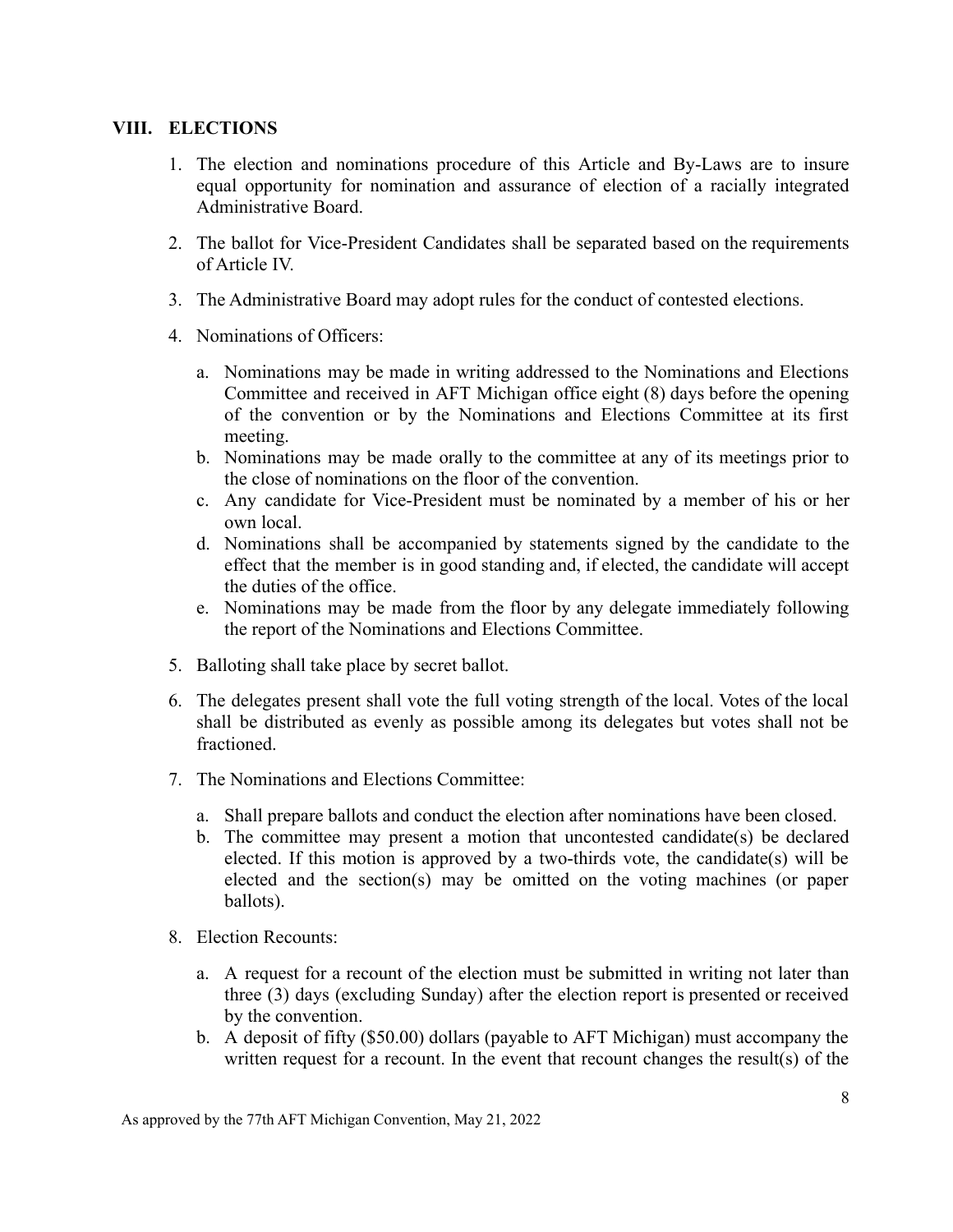election, the total amount of the deposit shall be returned to the person requesting the recount.

- c. The request shall specify the section of the ballot to be recounted. The recount shall be conducted on all the candidates in the section.
- d. All candidates in the section shall be notified of the request for recount and the time and place where the recount will be conducted.
- e. The recount shall be conducted by someone impartial, outside the AFT Michigan organization, recommended by the President and approved by the Administrative Board.
- 9. The report of the Election Committee must be presented to the Convention. In the event of a demand for a quorum call and the absence of a quorum, the report of the Election Committee shall be presented before the convention is adjourned. In the absence of a request for a recount, the report of the Election Committee shall be official, and the candidates declared elected shall take office pursuant to the Constitution. In the event of a recount, those officers not affected by the recount shall take office pursuant to the Constitution, or immediately upon certification, if later than July 1.
- 10. Election of Delegate(s) and alternate delegate(s) to the American Federation of Teachers and the Michigan State AFL-CIO Conventions.
	- a. The ballot for President of AFT Michigan shall also carry the designation of Delegate to the American Federation of Teachers and the Michigan State AFL-CIO. The President of AFT Michigan shall serve as delegate to the American Federation of Teachers and Michigan State AFL-CIO, chairperson of the Michigan Caucus of delegates, if any, and chairperson of the Steering Committee, if any, for the Michigan Caucus.
	- b. Other delegate(s) or alternate delegate(s) to the American Federation of Teacher Convention and the Michigan State AFL-CIO Convention shall be nominated and elected according to the provisions of this Article. In the event of inability of AFT Michigan President to serve as AFT Michigan delegate, the alternate delegate shall be selected in the order of votes cast for the nominees for (delegate and) alternate delegate and shall perform the responsibilities of AFT Michigan President as delegate.

#### **IX. STANDING COMMITTEES**

- 1. Human Rights Committee: To foster relationships between AFT Michigan locals and community partners; to build solidarity with organizations defending public education and fighting all forms of discrimination; and to recommend recipients of the Walter Bergman Award.
- 2. Graduate Employee Committee: To advise the Administrative Board on matters pertaining to graduate employees and higher education, in coordination with the other higher education constituency committees and the total program of AFT Michigan and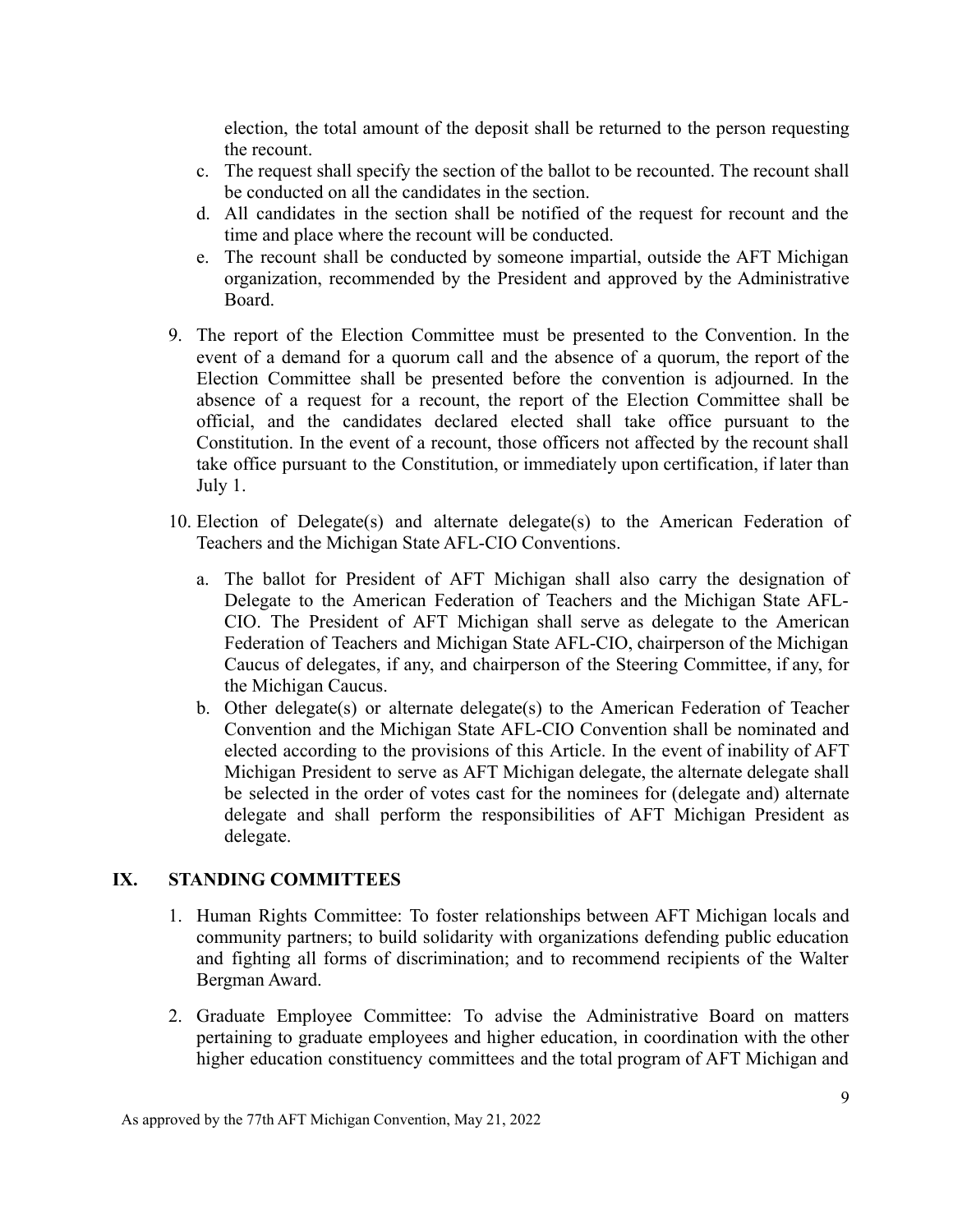the union movement in Michigan.

- 3. Nontenure-Track Faculty Committee: To advise the Administrative Board on matters pertaining to nontenure-track faculty and higher education, in coordination with the other higher education constituency committees and the total program of AFT Michigan and the union movement in Michigan.
- 4. Tenure-Track Faculty & Academic Staff Committee: To advise the Administrative Board on matters pertaining to tenure-track faculty and academic staff and higher education, in coordination with the other higher education constituency committees and the total program of AFT Michigan and the union movement in Michigan.
- 5. PSRP Committee: To advise the Administrative Board on matters pertaining to Paraprofessionals and School Related Personnel; to develop recommendations for locals to include in negotiations; to recommend initiation of or positions on pertinent legislation; to plan and develop programs and conferences for coordinating and incorporating their concerns with the other PreK-12 constituency committees and total program of AFT Michigan and the union movement in Michigan.
- 6. ISD/Special Education Committee: To advise the Administrative Board on matters pertaining to Intermediate School Districts and on matters pertaining to special education in coordination with the other PreK-12 constituency committees and total program of AFT Michigan and the union movement in Michigan.
- 7. Pre K-12 Teacher Committee: To advise the Administrative Board on matters pertaining to Pre K-12 teachers in coordination with the other PreK-12 constituency committees and total program of AFT Michigan and the union movement in Michigan.
- 8. AFT Michigan Retiree Network: To bring together all chartered and informal retiree chapters of AFT Michigan locals; to connect with other retiree organizations; to advise the Administrative Board on issues facing retirees; and to mobilize retirees for political and legislative action.
- 9. Personnel and Budget Committee: To advise the President and make recommendations to the Administrative Board.

# **X. REFERENDA**

- 1. Proposed actions, including amendments to the Constitution and actions of the Convention, shall be submitted to a referendum vote by order of the Convention or of the Administrative Board or by request of twenty percent (20%) or more of the locals representing not less than ten percent (10%) of AFT Michigan membership then in good standing, or by petition signed by not less than ten percent (10%) of the members except that the Administrative Board shall not order a convention action to be submitted to referendum; provided, however, that in no case shall a referendum be held whose termination date shall be between June 15 and September 15.
- 2. Upon receipt of an order or request for referendum, AFT Michigan shall submit the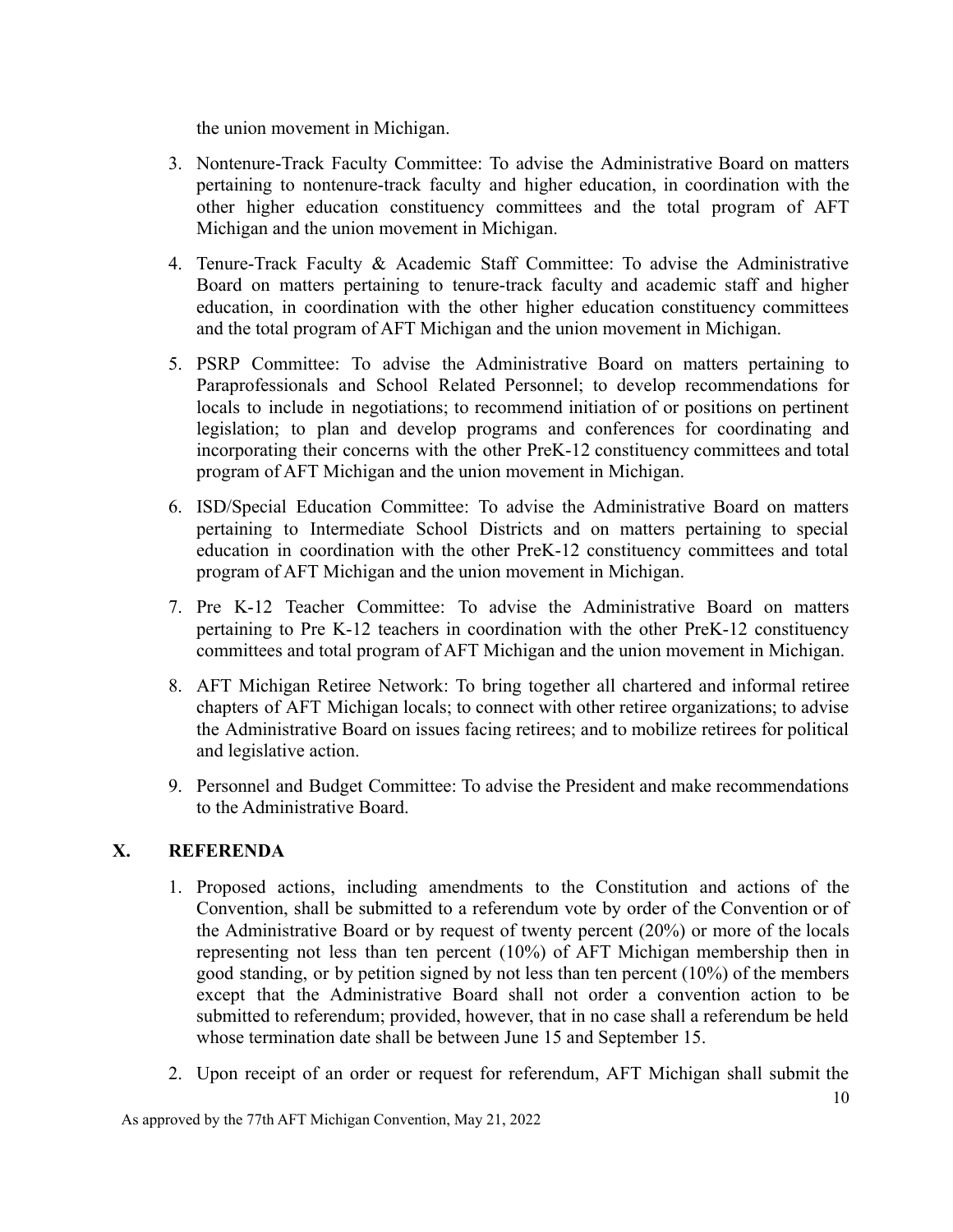question to be voted on to the locals within two (2) weeks of its receipt. Following this there shall be a period of at least one (1) month during which the Administrative Board shall see that the proponents and opponents shall be given opportunity to present the issues through the regular channels of the union, and at the end of the period of time AFT Michigan shall send to the individual members in good standing of all locals in good standing and members-at-large in good standing, ballots upon which the members shall cast their vote.

- 3. It shall be the duty of the AFT Michigan Administrative Board to submit the question to be voted on with a summary of the pros and cons to all members in good standing of their respective locals in good standing and all members-at-large in good standing, with the official ballots. The information sent with the ballots shall clearly indicate:
	- a. The designated address or postal box to which ballots must be sent.
	- b. The date and time by which ballots must be received to be counted, which shall be not less than thirty (30) days after the ballots are mailed to members.
	- c. The official date of good standing, which shall be the last day of the month preceding the date on which ballots are mailed.
	- d. Instructions or procedures required for casting a valid ballot, and
	- e. Instructions or procedures
		- i. to assure eligibility and validity of ballots returned,
		- ii. to assure the secrecy of the ballots, and
		- iii. to assure the opportunity for challenging ballots to proponents and opponents and/or locals.
- 4. The Administrative Board shall have the responsibility for maintaining the secrecy and integrity of the ballots. The Administrative Board shall appoint a committee or engage an independent agency to conduct the balloting and to count the votes.
- 5. Only ballots of members in good standing with their local, which is in good standing, and members-at-large in good standing on the official date of good standing for the referendum and received at the designated address or postal box by the date and time required shall be counted. The votes of a local shall not exceed in number the number of members for which per capita tax was last paid by the respective local for a month on or before the official date of good standing. Should the number of ballots cast by any local exceed the number to which that local is entitled, then the ayes and nays shall be reduced proportionately to come within the required number.
- 6. The Administrative Board shall have the power to adopt such further rules and regulations governing referenda, as it shall deem necessary.

#### **XI. PARLIAMENTARY AUTHORITY**

Rules contained in Robert's Rules of Order (Revised) shall govern this Federation in all cases to which they are applicable and in which they are not inconsistent with rules regularly adopted by the Federation.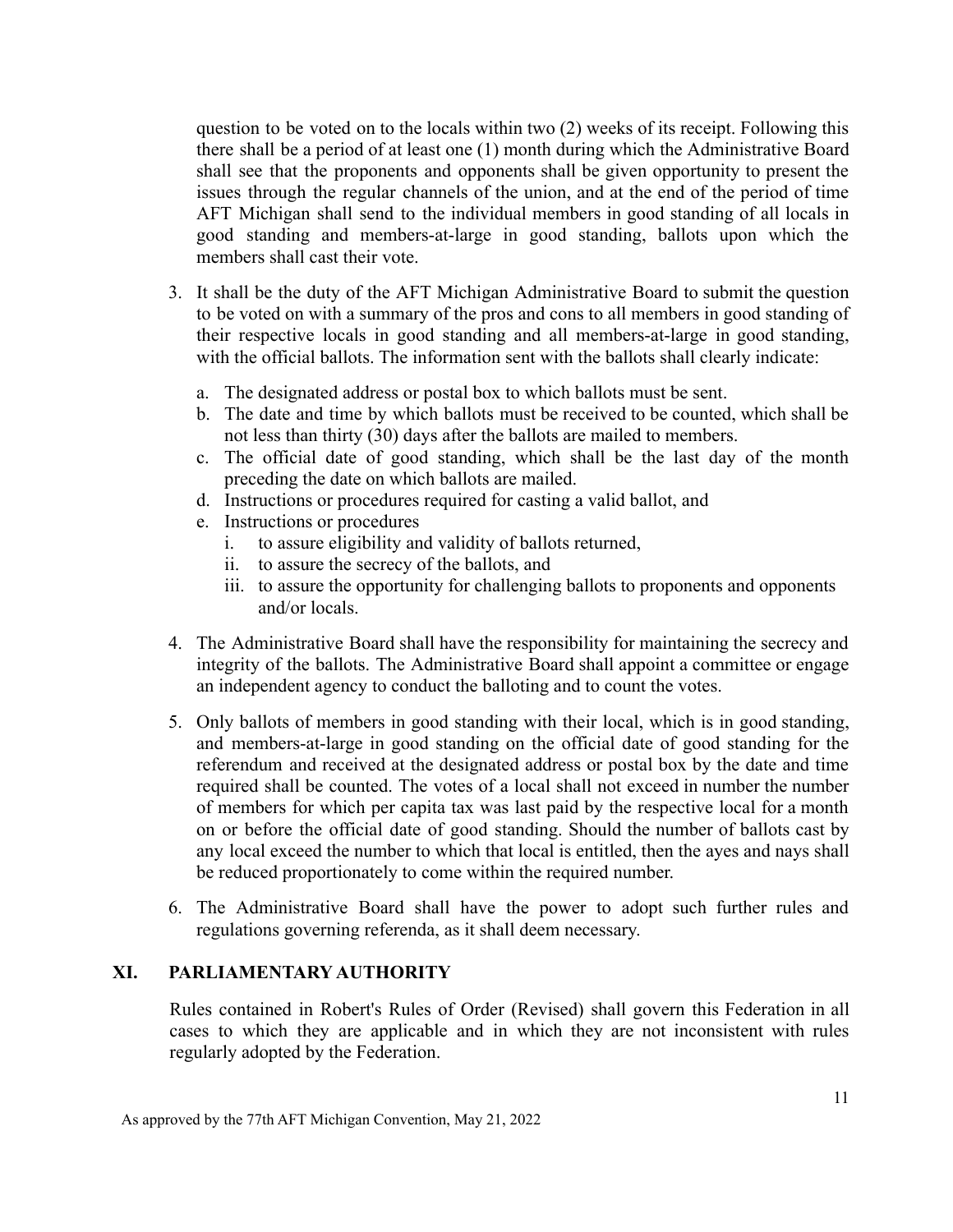#### **XII. DEFENSE PROCEDURE**

- 1. AFT Michigan may furnish assistance and legal counsel to any local or member in good standing as outlined in Sections 2 and 3, provided that each local strictly adheres to Section 2 of this Article. Failure by any local to follow this procedure shall cause the offending local to assume full legal costs.
- 2. All requests for aid shall be submitted in writing to the President by action of the officers, membership or member of the local involved. Where time will not permit a written request, the President may consider an oral request, but such request must be subsequently confirmed in writing. The President shall submit all requests to the Administrative Board. In the event time is of the essence, the President shall have the authority to provide temporary legal counsel prior to presentation to the Administrative Board. The Administrative Board may create policies and procedures governing the use of legal counsel.
- 3. The use of legal counsel shall not be extended for the writing, processing and/or arbitration of grievances except in cases which the President considers extraordinary. The decision of the President regarding the use of legal counsel may be appealed to the Administrative Board.
- 4. The local shall have on file a written request for aid from the aggrieved member.

#### **XIII. AMENDMENTS**

- 1. This Constitution may be amended by any Convention by a majority of the votes cast.
- 2. Proposed amendments shall be submitted by any local or by the Administrative Board at least forty (40) days before the date set for any convention. AFT Michigan shall communicate such amendments to all of the locals in good standing thirty (30) days before such convention. This shall not preclude the right of locals to propose amendments at the convention which may be adopted at a later convention.
- 3. Proposed amendments may be amended on the floor of the convention provided that the proposed amendment to the amendment is germane to the original proposal.